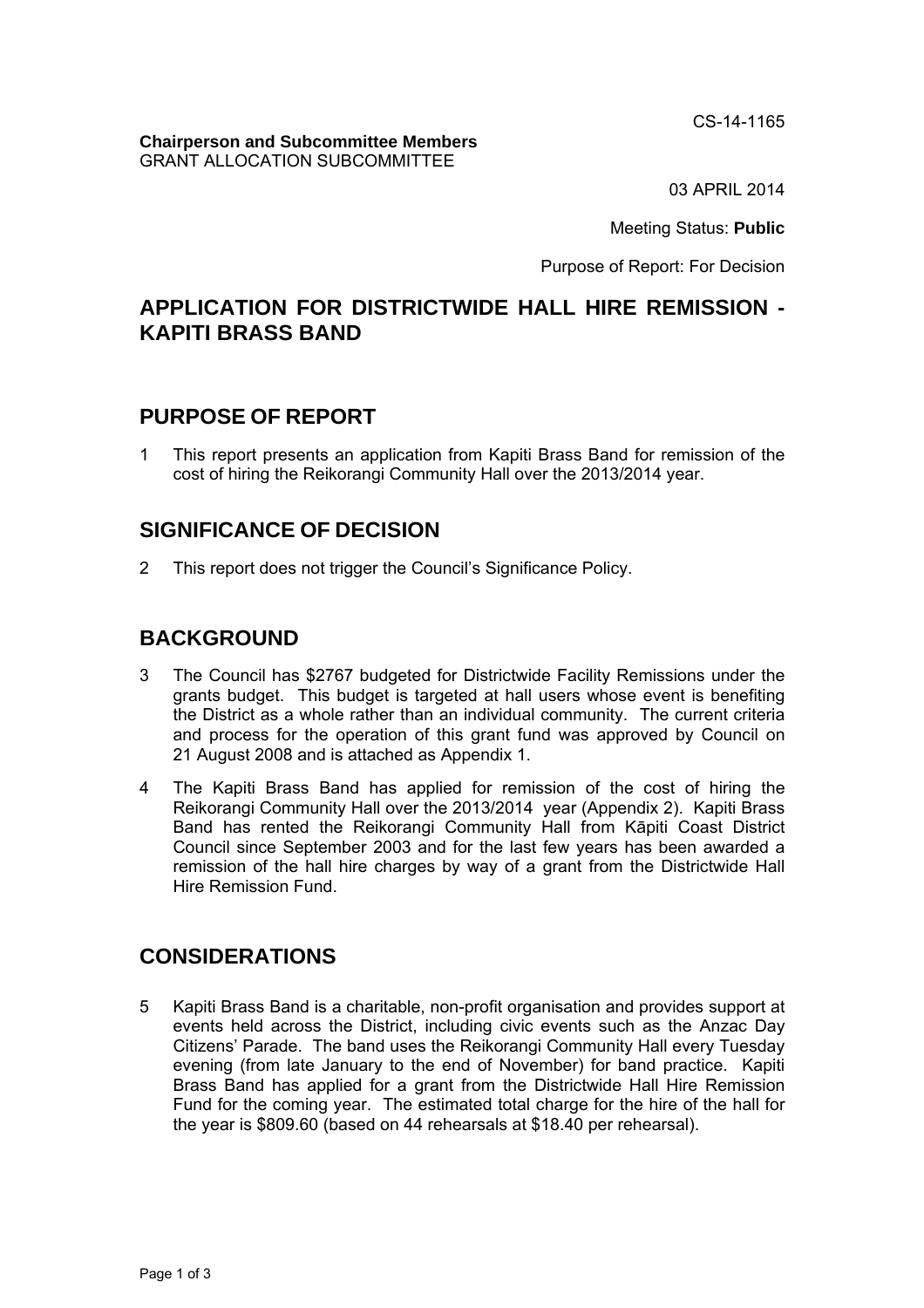6 Kapiti Brass Band utilise part of the hall for permanent storage of band equipment. In recognition of this and their long-term use of the Reikorangi Hall they remove rubbish that builds up from time to time and act as proactive and responsible custodians of the hall by way of advising the Council of any faults or breakages. During the year they also laid tiles in the main Hall with the help of a tiler, and with tiles supplied by the Council.

## **Criteria**

- 7 The current approved criteria for the operation of this grant fund is attached at Appendix 1. The maximum grant under the current policy is \$1,000 and the Kapiti Brass Band is applying for a grant of \$809.60 to cover their annual rental for Reikorangi Hall.
- 8 Generally hall hire remissions are covered by Community Board grants as the halls are mainly hired by community organisations for local purposes. When halls are being used by community organisations for a Districtwide purpose then any applications to the Community Boards are referred to the Grants Application Sub-Committee for consideration under the Districtwide Hall Remission grant.
- 9 This application complies with the criteria for Districtwide Hall Remission Grants being "a worthy cause". Previous grants have been recognised in the hire charges to the Band, ie. the charges have been reduced by the amount of the grant. As such, no accountability report has been required.

## Financial Considerations

- 10 In September 2013 the Combined Lions Clubs of Kapiti were granted \$972.00 for the rental of the Waikanae Memorial Hall for the annual Book Fair.
- 11 The balance of \$985.40 is available for the remainder of the final year in the Districtwide Facilities Remissions budget if this application is approved in full.

## Legal Considerations

12 There are no legal considerations relating to this report.

## **Delegation**

13 The Grant Allocation Sub-Committee has delegated authority to consider this report. Reference Section C.7.4 of the Governance Structure which reads:

*Districtwide Hall Hire Remission.* 

*7.3 This programme is to assist hall users whose event is benefiting the District as a whole rather than an individual community.* 

## **Consultation**

14 There are no consultation requirements in relation to this grant.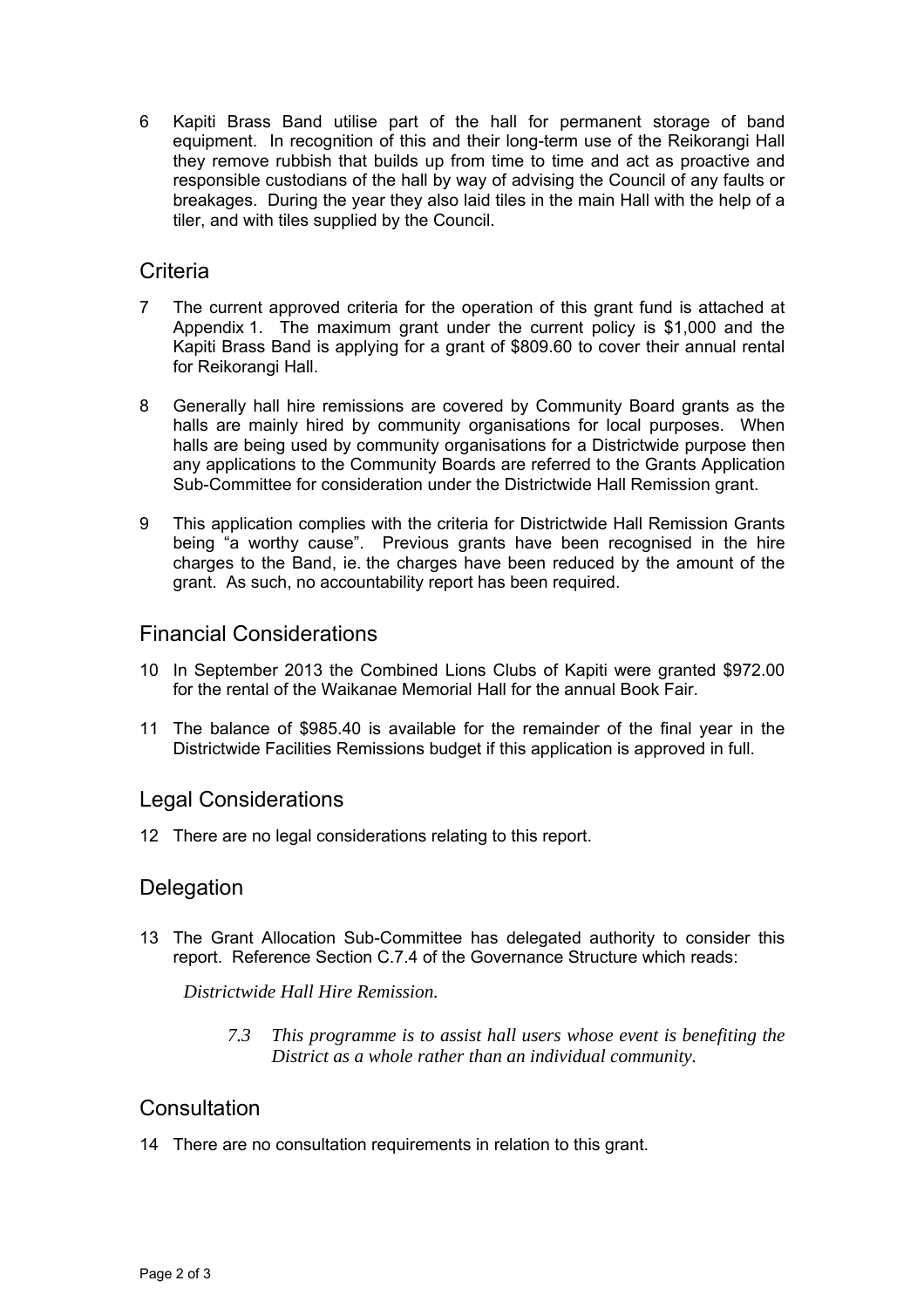## Policy Implications

15 There are no policy implications.

### Publicity Considerations

16 There are no publicity considerations.

# **RECOMMENDATIONS**

17 That the Grant Allocation Sub-Committee grants \$809.60 to Kapiti Brass Band from the Districtwide Facilities Remissions grants budget to cover the hire of the Reikorangi Hall for 44 practice sessions over the 2013/2014 year.

Report prepared by: **Approved for submission by:**  $\blacksquare$ 

Cathy Duncan **Tamsin Evans** 

**Group Secretary, Community Services Group Manager, Community Services** 

### **ATTACHMENTS:**

Appendix 1 Current Criteria and Process for the Districtwide Hall Hire Remissions Fund Appendix 2 Grant Application letter from Kapiti Brass Band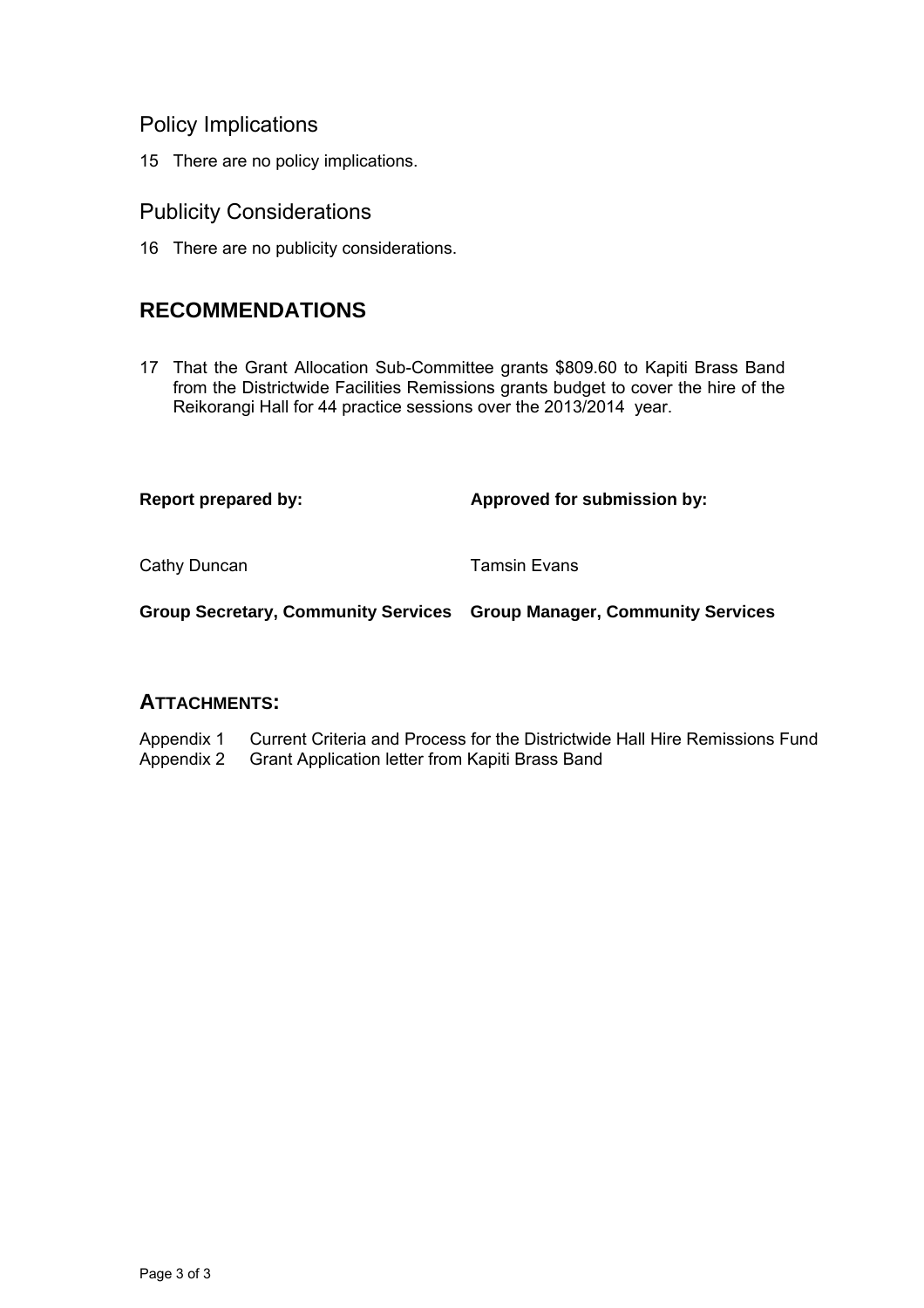### **Criteria for Districtwide Hall Remissions Grants**

### **Priority**

 $\ddot{\phantom{0}}$ 

Groups or individuals who promise a future into the development of community,  $\bullet$ cultural or sports activities within the District.

#### **Eligibility Criteria**

Applicants must reside in the Kāpiti Coast District.  $\bullet$ 

#### Applications will be considered for:

That the remission of hall rental for "worthy causes" be in line with Council  $\bullet$ policy in that all remissions of hall rentals be accounted for by being funded as grants from approved grants budgets under the control of the Council, Wards Committee or Community Board.

#### **Ineligible Purposes**

Grants will not generally be considered retrospectively. (Grant applications  $\bullet$ must be received by the Kāpiti Coast District Council prior to the event taking place).

#### **Maximum Grant**

The maximum grant payable is \$1,000 per grant.  $\bullet$ 

#### **Accountability**

Applicants must provide evidence that the money was spent for the purpose  $\bullet$ granted within 6 months of receipt of the grant.